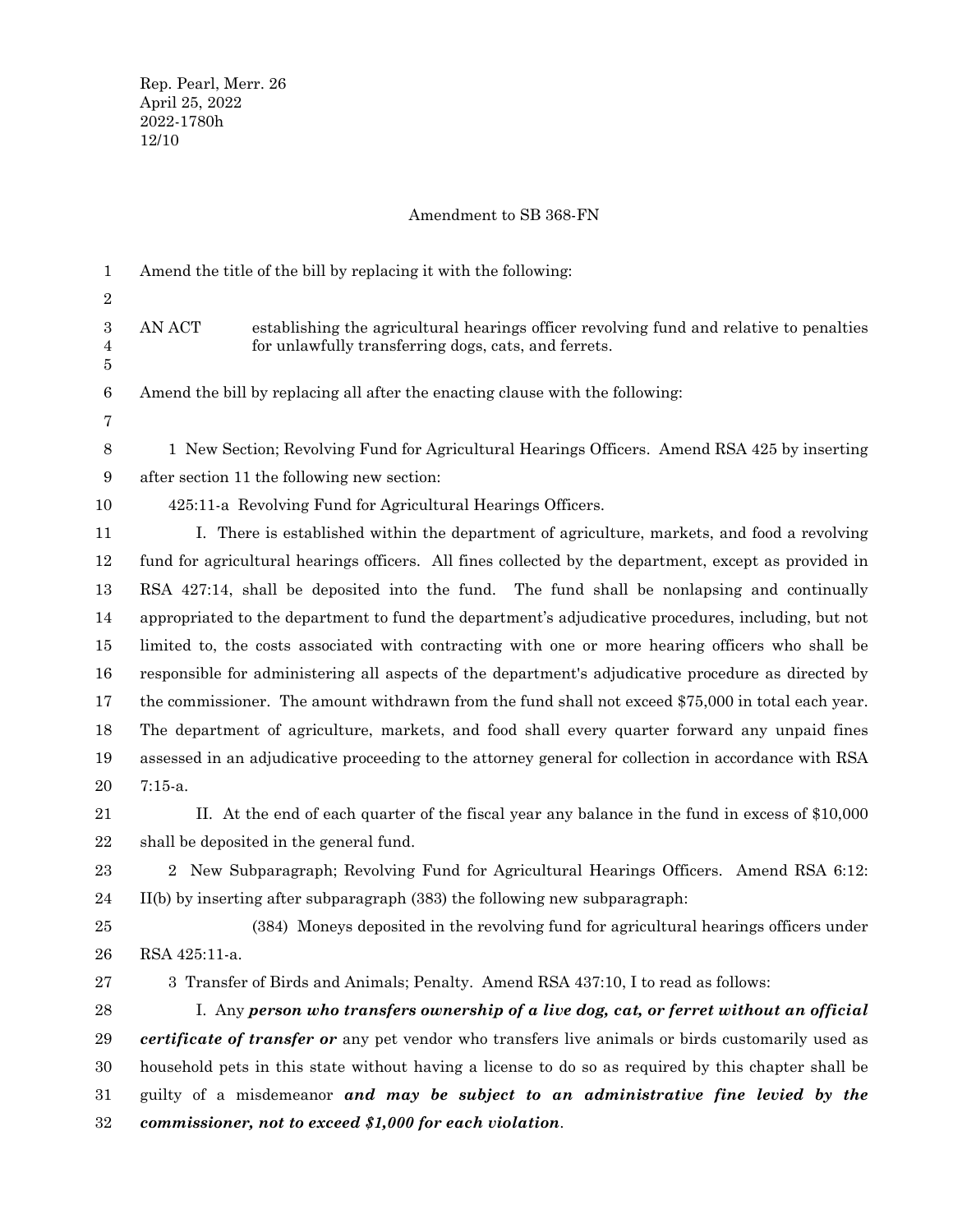## **Amendment to SB 368-FN - Page 2 -**

1 4 Effective Date. This act shall take effect January 1, 2023.